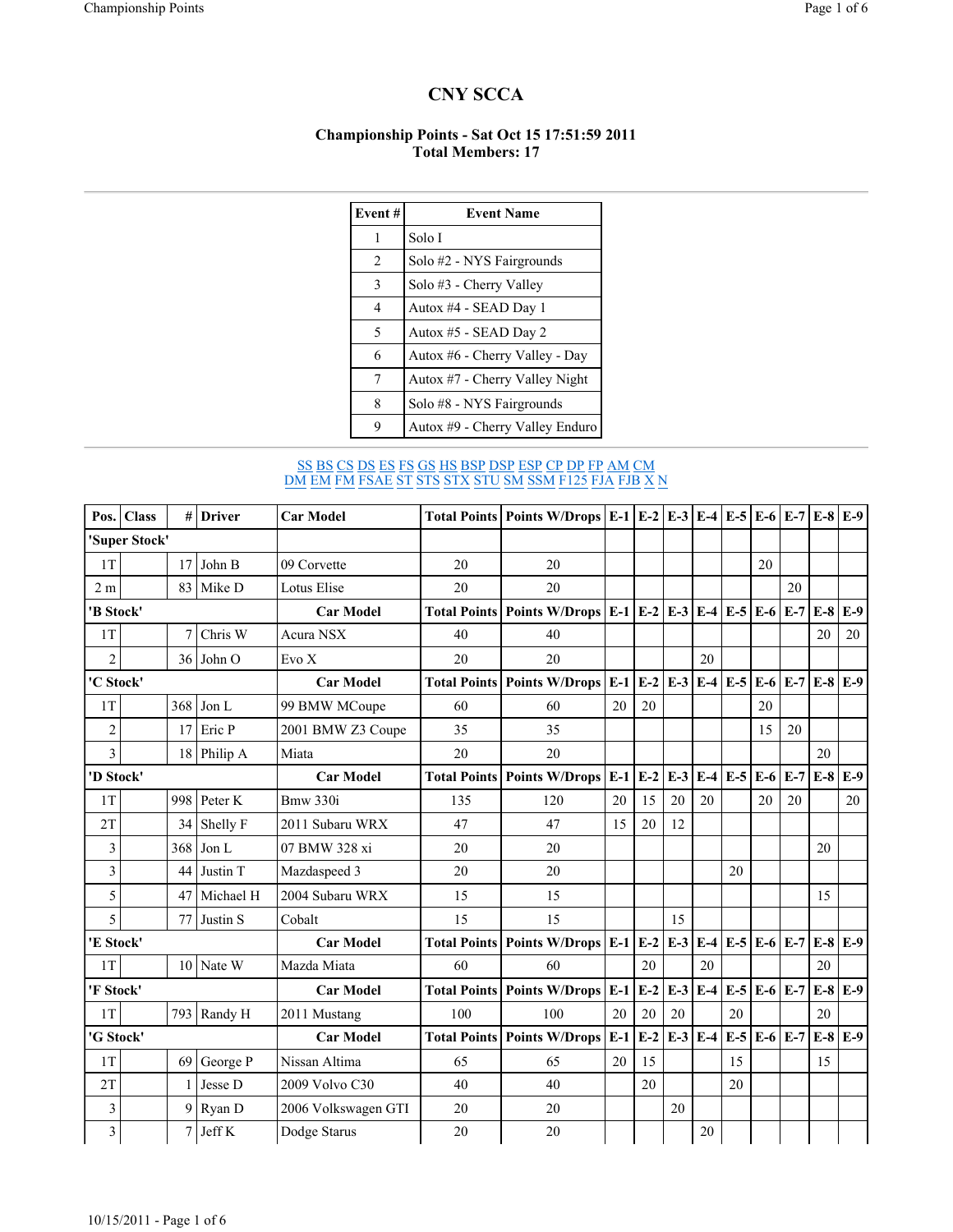| 3<br>3         |                     | 141<br>12      | Michael O<br>James S | Ford Fusion<br>VW GTI                  | 20<br>20                                                                            | 20<br>20                                                                            |       |                     |             |             |             |                   |             | 20          | 20          |
|----------------|---------------------|----------------|----------------------|----------------------------------------|-------------------------------------------------------------------------------------|-------------------------------------------------------------------------------------|-------|---------------------|-------------|-------------|-------------|-------------------|-------------|-------------|-------------|
| 'H Stock'      |                     |                |                      | <b>Car Model</b>                       | <b>Total Points</b>                                                                 | Points W/Drops $E-1$ $E-2$ $E-3$                                                    |       |                     |             |             | $E-4$ $E-5$ | $E-6$ $E-7$       |             | $E-8$       | $E-9$       |
| 1T             |                     |                | 793 Randy H          | Mazda 3                                | 20                                                                                  | 20                                                                                  |       |                     |             |             |             |                   |             |             | 20          |
|                | 'B Street Prepared' |                |                      | <b>Car Model</b>                       | <b>Total Points</b>                                                                 | Points W/Drops $\vert$ E-1 $\vert$ E-2 $\vert$ E-3 $\vert$                          |       |                     |             |             | $E-4$ $E-5$ | $E-6$             | $E-7$       | $E-8$       | $E-9$       |
| 1T             |                     |                | 34 Shelly F          | 2011 Subaru WRX                        | 47                                                                                  | 47                                                                                  |       |                     |             |             |             | 15                | 12          | 20          |             |
| 2Tm            |                     | 282            | <b>Brendon R</b>     | 04 Subaru STi                          | 40                                                                                  | 40                                                                                  |       |                     |             |             |             | 20                | 20          |             |             |
| 3              |                     | 13             | Matthew E            | 2006 Subaru STI                        | 20                                                                                  | 20                                                                                  |       |                     |             | 20          |             |                   |             |             |             |
| $\overline{4}$ |                     | 88             | Jermey J             | 08 Subaru STi                          | 15                                                                                  | 15                                                                                  |       |                     |             |             |             |                   | 15          |             |             |
|                | 'D Street Prepared' |                |                      | <b>Car Model</b>                       |                                                                                     | Total Points   Points W/Drops $E-1$ $E-2$ $E-3$                                     |       |                     |             |             | $E-4$ $E-5$ | $E-6$ $E-7$       |             | $E-8$ $E-9$ |             |
| 1T             |                     |                | 10 Brent C           | 2000 Subaru Impreza<br>$2.5$ rs        | 95                                                                                  | 95                                                                                  |       | 20                  |             | 15          | 20          | 20                | 20          |             |             |
| 2T             |                     | 16             | Travis B             | <b>WRX</b>                             | 20                                                                                  | 20                                                                                  | 20    |                     |             |             |             |                   |             |             |             |
| 2T             |                     | 1              | Kyle B               | 01 Audi S4                             | 20                                                                                  | 20                                                                                  |       |                     |             |             |             |                   |             | 20          |             |
| 2T             |                     | 101            | Rick L               | Cobalt                                 | 20                                                                                  | 20                                                                                  |       |                     |             | 20          |             |                   |             |             |             |
| 5              |                     |                | 86 Ryan S            | 1999 Infinity G20                      | 15                                                                                  | 15                                                                                  | 15    |                     |             |             |             |                   |             |             |             |
|                | 'E Street Prepared' |                |                      | <b>Car Model</b>                       | <b>Total Points</b>                                                                 | <b>Points W/Drops</b>                                                               | $E-1$ | $E-2$               | $E-3$       |             | $E-4$ $E-5$ | $E-6$             | $E-7$       | $E-8$       | $E-9$       |
| 1T             |                     | 42             | Richard H            | 2010 Subaru Camry GT                   | 40                                                                                  | 40                                                                                  |       | 20                  |             |             |             |                   |             | 20          |             |
| $\overline{2}$ |                     | 89             | Max T                | 2006 Subaru Legacy<br>GT SpecB         | 20                                                                                  | 20                                                                                  | 20    |                     |             |             |             |                   |             |             |             |
|                | 'C Prepared'        |                |                      | <b>Car Model</b>                       | <b>Total Points</b>                                                                 | Points W/Drops $E-1$ $E-2$                                                          |       |                     | $E-3$       |             | $E-4$ $E-5$ | $E-6$ $E-7$       |             | $E-8$       | $E-9$       |
| 1T             |                     |                | 50 Arnold B          | 1989 Ford Mustang                      | 60                                                                                  | 60                                                                                  |       |                     | 20          | 20          | 20          |                   |             |             |             |
|                | 'D Prepared'        |                |                      | <b>Car Model</b>                       | <b>Total Points</b>                                                                 | Points W/Drops $E-1$ $E-2$                                                          |       |                     | $E-3$       | $E-4$       | $E-5$       | $E-6$             | $E-7$       | $E-8$       | $E-9$       |
| 1T             |                     | 1              | Wes D                | 67 Austin Healey Sprite                | 20                                                                                  | 20                                                                                  |       |                     | 20          |             |             |                   |             |             |             |
|                | 'F Prepared'        |                |                      | <b>Car Model</b>                       | <b>Total Points</b>                                                                 | Points W/Drops $E-1 E-2 E-3 $                                                       |       |                     |             |             | $E-4$ $E-5$ | $E-6$ $E-7$       |             | $E-8$ $E-9$ |             |
| 1T             |                     | 14             | Kevin P              | Pontiac Solstice GXP                   | 20                                                                                  | 20                                                                                  | 20    |                     |             |             |             |                   |             |             |             |
|                | 'A Modified'        |                |                      | <b>Car Model</b>                       |                                                                                     | Total Points   Points W/Drops   E-1   E-2   E-3                                     |       |                     |             |             | $E-4$ $E-5$ | $E-6$             | $E-7$       | $E-8$ $E-9$ |             |
| 1T             |                     |                | 14 Caye M            | Amod                                   | 50                                                                                  | 50                                                                                  |       | 15                  |             | 20          |             | 15                |             |             |             |
| $\overline{2}$ |                     | $\overline{4}$ | Richard M            | Amod                                   | 40                                                                                  | 40                                                                                  |       | 20                  |             |             |             | 20                |             |             |             |
|                | 'C Modified'        |                |                      | <b>Car Model</b>                       |                                                                                     | Total Points   Points W/Drops   E-1   E-2   E-3   E-4   E-5   E-6   E-7   E-8   E-9 |       |                     |             |             |             |                   |             |             |             |
| 1T             |                     |                | 14 Dustin E          | 1977 Zink Z10C                         | 100                                                                                 | 100                                                                                 |       | 20                  | 20          | 20          |             |                   |             | 20          | 20          |
| $1\mathrm{T}$  | 'D Modified'        |                | 77 Leo S             | <b>Car Model</b>                       | <b>Total Points</b><br>160                                                          | Points W/Drops E-1<br>120                                                           | 20    | $E-2$               | $E-3$<br>20 | $E-4$<br>20 | $E-5$<br>20 | $E-6$ $E-7$<br>20 |             | $E-8$<br>20 | $E-9$<br>20 |
|                | 'E Modified'        |                |                      | 1989 Lotus Sabre 7<br><b>Car Model</b> | <b>Total Points</b>                                                                 | <b>Points W/Drops</b>                                                               | $E-1$ | $20\,$<br>$E-2$     | $E-3$       | $E-4$       | $E-5$       | $E-6$ $E-7$       |             | $E-8$       | $E-9$       |
| 1Tm            |                     | 22             | rex f                | 1962 MG Midget                         | 87                                                                                  | 87                                                                                  | 12    | $20\,$              | 15          |             |             |                   |             | 20          | $20\,$      |
| 2Tm            |                     | 122            | Tammy F              | 1962 MG Midget                         | 78                                                                                  | 78                                                                                  | 6     | 15                  | 10          |             |             | 20                |             | 12          | 15          |
| 3T             |                     | 11             | William M            | 1965 Ford Cobra                        | 42                                                                                  | 42                                                                                  | 8     | 12                  | 12          |             |             |                   |             | 10          |             |
| 4              |                     | 13             | David B              | 1966 Chevrolet Corvair                 | 35                                                                                  | 35                                                                                  | 20    |                     |             |             |             |                   |             | 15          |             |
| 5              |                     | 5              | Kal A                | Cobra                                  | 20                                                                                  | $20\,$                                                                              |       |                     | 20          |             |             |                   |             |             |             |
| 6              |                     | 16             | Dan B                | 1966 Chevrolet Corvair                 | 15                                                                                  | 15                                                                                  | 15    |                     |             |             |             |                   |             |             |             |
| $\overline{7}$ |                     | 21             | Paul K               | <b>65 COBRA</b>                        | 10                                                                                  | 10                                                                                  | 10    |                     |             |             |             |                   |             |             |             |
|                | 'F Modified'        |                |                      | <b>Car Model</b>                       | <b>Total Points</b>                                                                 | <b>Points W/Drops</b>                                                               |       | E-1 E-2 E-3 E-4 E-5 |             |             |             |                   | $E-6$ $E-7$ | $E-8$ $E-9$ |             |
| 1T             |                     | 61             | Stefan C             |                                        | 20                                                                                  | 20                                                                                  |       |                     |             |             | 20          |                   |             |             |             |
| $\overline{c}$ |                     | 161            | Jeffrey C            |                                        | 15                                                                                  | 15                                                                                  |       |                     |             |             | 15          |                   |             |             |             |
| 'Formula SAE'  |                     |                | <b>Car Model</b>     |                                        | Total Points   Points W/Drops   E-1   E-2   E-3   E-4   E-5   E-6   E-7   E-8   E-9 |                                                                                     |       |                     |             |             |             |                   |             |             |             |
|                |                     |                |                      |                                        |                                                                                     |                                                                                     |       |                     |             |             |             |                   |             |             |             |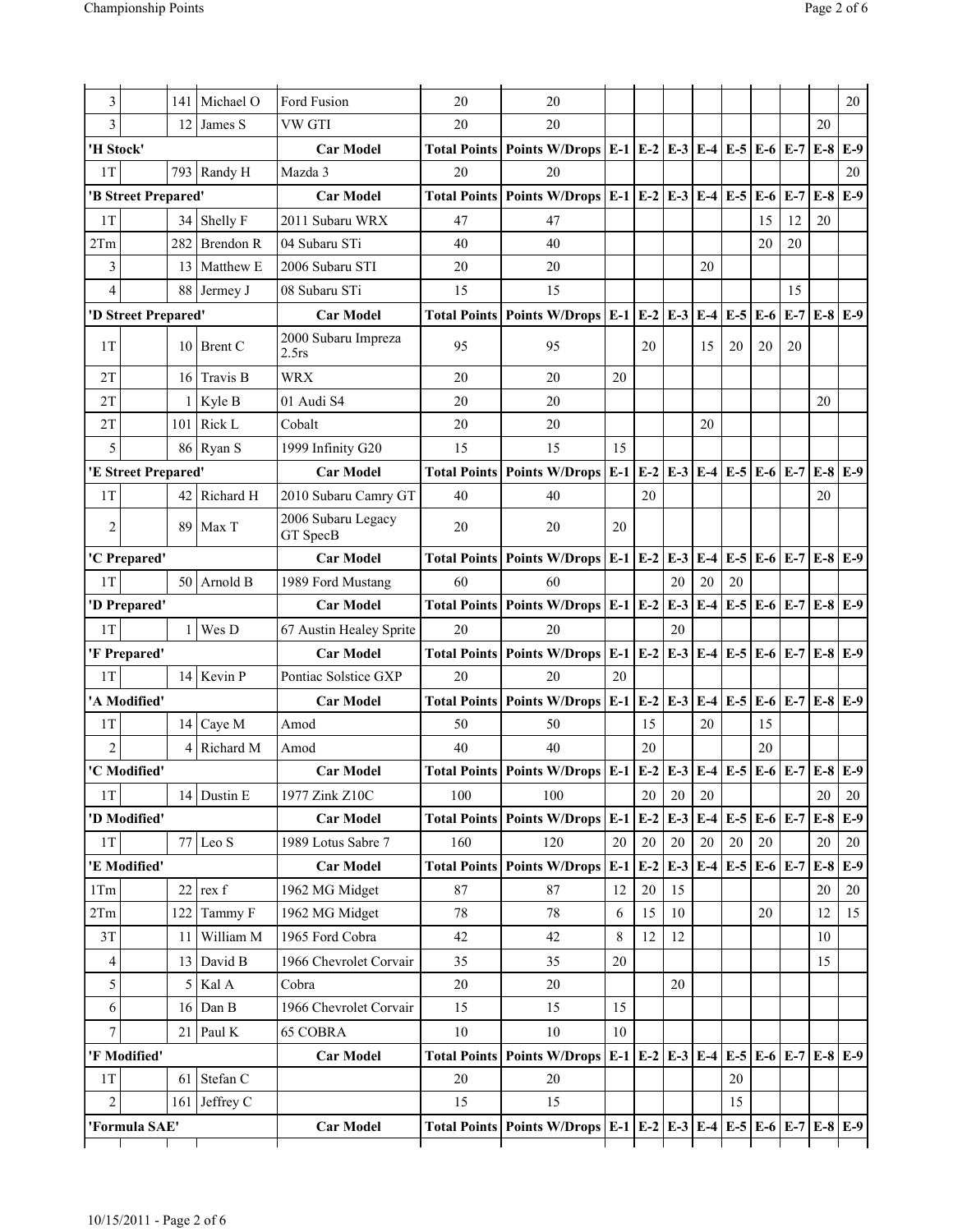| 1T                 | 79                   | David P        | Cornell FSAE                   | 20                  | 20                                                                      |    |       | 20          |                   |                 |             |       |       |             |
|--------------------|----------------------|----------------|--------------------------------|---------------------|-------------------------------------------------------------------------|----|-------|-------------|-------------------|-----------------|-------------|-------|-------|-------------|
| 1T                 | 19                   | Brian Z        | <b>Cornell FASE</b>            | 20                  | 20                                                                      |    | 20    |             |                   |                 |             |       |       |             |
| 3                  |                      | 9 Ryan K       | Cornell FSAE                   | 15                  | 15                                                                      |    | 15    |             |                   |                 |             |       |       |             |
|                    | 'Street Touring'     |                | <b>Car Model</b>               |                     | Total Points   Points W/Drops   E-1                                     |    | $E-2$ |             | $E-3$ $E-4$ $E-5$ |                 | $E-6$       | $E-7$ |       | $E-8$ $E-9$ |
| 1T                 | 22                   | David S        | 92 Nissan 240SX                | 55                  | 55                                                                      |    | 20    | 20          |                   |                 | 15          |       |       |             |
| 2Tm                | 10                   | Amanda L       | Kia Forte Coupe                | 20                  | 20                                                                      |    |       |             | 20                |                 |             |       |       |             |
| 2T                 | 76                   | Colin R        | 76 Mini Cooper                 | 20                  | 20                                                                      |    |       |             |                   |                 | 20          |       |       |             |
| 2T                 | 17                   | Dean W         | 1998 Subaru Impreza L          | 20                  | 20                                                                      |    |       |             |                   |                 |             |       |       | 20          |
| 5                  | 16                   | Craig W        | 1972 Datsun 240z               | 15                  | 15                                                                      |    |       |             |                   |                 |             |       |       | 15          |
| 6                  | 4                    | Duane M        | Honda S2000                    | 12                  | 12                                                                      |    |       |             |                   |                 |             |       |       | 12          |
| 6                  | 67                   | Dave R         | 76 Mini Cooper                 | 12                  | 12                                                                      |    |       |             |                   |                 | 12          |       |       |             |
| 8                  | 7                    | Devinne V      | 76 Mini Cooper                 | 10                  | 10                                                                      |    |       |             |                   |                 | 10          |       |       |             |
|                    | 'Street Touring S'   |                | <b>Car Model</b>               |                     | Total Points   Points W/Drops   E-1   E-2                               |    |       | $E-3$       |                   | $E-4$ $E-5$     | $E-6$ $E-7$ |       | $E-8$ | $E-9$       |
| 1T                 | 60 I                 | Ed L           | 1992 Mazda Miata               | 120                 | 120                                                                     |    | 20    | 20          | 20                | 20              |             |       | 20    | 20          |
|                    | 'Street Touring X'   |                | <b>Car Model</b>               |                     | Total Points   Points W/Drops   E-1   E-2                               |    |       | $E-3$       | $E-4$             | $E-5$           | $E-6$ $E-7$ |       | $E-8$ | $E-9$       |
| 1T                 | 11                   | Jeffrey A      | Audi TT                        | 20                  | 20                                                                      |    |       |             |                   |                 |             |       | 20    |             |
| 1T                 | 222                  | Nicholas B     | Subaru WRX                     | 20                  | 20                                                                      |    |       |             |                   |                 |             |       |       | 20          |
| 1T                 | 21                   | Mark G         | 2008 Mitsubishi Evo            | 20                  | 20                                                                      | 20 |       |             |                   |                 |             |       |       |             |
| 1Tm                | 3                    | David H        | 87 Pontiac Firebird            | 20                  | 20                                                                      |    |       |             |                   |                 | 20          |       |       |             |
| 1T                 | 171                  | Paul Q         | Mini Cooper                    | 20                  | 20                                                                      |    | 20    |             |                   |                 |             |       |       |             |
| 6 m                |                      | 136 Kevin H    | 87 Pontiac Firebird            | 15                  | 15                                                                      |    |       |             |                   |                 | 15          |       |       |             |
| 6                  | 419                  | Mike R         | 1968 Chevrolet El<br>Camino    | 15                  | 15                                                                      | 15 |       |             |                   |                 |             |       |       |             |
| 'Street Touring U' |                      |                |                                |                     |                                                                         |    |       |             |                   |                 |             |       |       |             |
|                    |                      |                | <b>Car Model</b>               | <b>Total Points</b> | Points W/Drops   E-1   E-2   E-3   E-4   E-5                            |    |       |             |                   |                 | $E-6$ $E-7$ |       |       | $E-8$ $E-9$ |
| 1T                 | 7                    | Philip C       | 95 BMW M3                      | 20                  | 20                                                                      |    |       |             |                   |                 | 20          |       |       |             |
| 1T                 | 555                  | Chris K        | Subaru Impreza L               | 20                  | 20                                                                      |    |       |             |                   |                 |             |       | 20    |             |
| 1T                 | 5                    | Tom L          | 2000 Volvo V70R                | 20                  | 20                                                                      | 20 |       |             |                   |                 |             |       |       |             |
|                    | 'Street Modified'    |                | <b>Car Model</b>               |                     | Total Points   Points W/Drops   E-1   E-2   E-3   E-4   E-5   E-6   E-7 |    |       |             |                   |                 |             |       |       | $E-8$ $E-9$ |
| 1T                 | 27                   | Garrison M     | 2001 Subaru Impreza<br>2.5RSTi | 105                 | 105                                                                     | 15 | 20    | 15          | 20                | 15              |             |       | 20    |             |
| 2T                 |                      | 462 Robert S   | 1992 Subaru SVX                | 93                  | 83                                                                      | 12 | 12    | 12          | 15                | 12              |             | 20    | 10    |             |
| 3T                 | 7                    | Jason R        | 02 Camaro                      | 35                  | 35                                                                      |    |       | 20          |                   |                 |             |       | 15    |             |
| 4T                 | 3                    | Mark E         | 66 Mustang                     | 22                  | 22                                                                      |    |       |             | 12                | 10              |             |       |       |             |
| 5                  | 111                  | Dana H         | Mitsubishi Lancer Evo<br>IX    | 20                  | 20                                                                      | 20 |       |             |                   |                 |             |       |       |             |
| 5                  |                      | 187 Clint W    | 2007 Subaru WRX                | 20                  | 20                                                                      |    |       |             |                   | 20              |             |       |       |             |
| $\boldsymbol{7}$   |                      | Craig H        | Subaru Impreza                 | 15                  | 15                                                                      |    | 15    |             |                   |                 |             |       |       |             |
| $\,8\,$            | 5                    | <b>Brian D</b> | 05 STI                         | 12                  | 12                                                                      |    |       |             |                   |                 |             |       | 12    |             |
| 9                  | 007                  | Mike Y         | 2003 Subaru Impreza            | 10                  | $10\,$                                                                  |    |       | 10          |                   |                 |             |       |       |             |
| 10                 | 101                  | Rick L         | Cobalt                         | 8                   | 8                                                                       |    |       | $\,$ 8 $\,$ |                   |                 |             |       |       |             |
| 11                 |                      | 434 James Q    | Audio Quattro                  | 6                   | 6                                                                       |    |       | 6           |                   |                 |             |       |       |             |
|                    | 'Street Modified II' |                | <b>Car Model</b>               | <b>Total Points</b> | Points W/Drops $E-1$ $E-2$                                              |    |       | $E-3$       |                   | E-4 E-5 E-6 E-7 |             |       |       | $E-8$ $E-9$ |
| 1T                 |                      | 6 Mike R       | 06 Chevrolet Corvette          | 100                 | 100                                                                     | 20 | 20    | 20          | 20                |                 |             |       | 20    |             |
| 2T                 | 427                  | Alexander H    | 2006 Chevrolet<br>Corvette ZO6 | 15                  | 15                                                                      | 15 |       |             |                   |                 |             |       |       |             |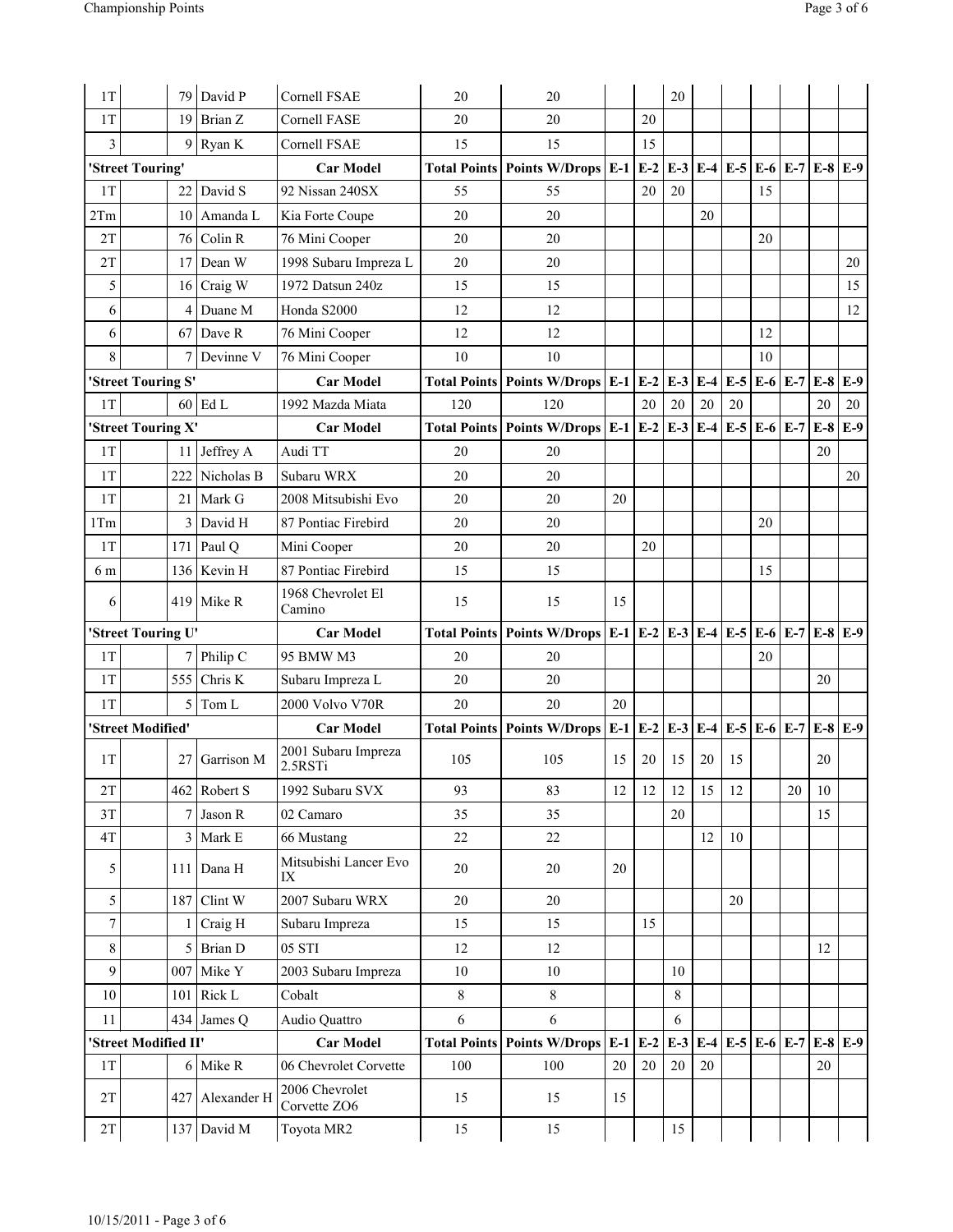| 2T             |                     | 61             | Jason R    | 06 Chevrolet Corvet               | 15             | 15                                        |                | 15           |                |                   |                   |                |                |                |       |
|----------------|---------------------|----------------|------------|-----------------------------------|----------------|-------------------------------------------|----------------|--------------|----------------|-------------------|-------------------|----------------|----------------|----------------|-------|
|                | 'F125 Shifter Kart' |                |            | <b>Car Model</b>                  |                | <b>Total Points Points W/Drops</b>        | $E-1$          | $E-2$        | $E-3$ $E-4$    |                   | $E-5$             | $E-6$          | $E-7$          | $E-8$          | $E-9$ |
| 1Tm            |                     | 11             | Jay C      | Kart                              | 111            | 105                                       | 6              | 15           | 15             |                   |                   | 20             | 20             | 20             | 15    |
| 2Tm            |                     | 83             | Mike D     | Kart                              | 60             | 60                                        | 20             |              |                |                   | 20                |                |                |                | 20    |
| 3Tm            |                     | 54             | Ed H       | Kart                              | 52             | 52                                        | 12             | 20           | 20             |                   |                   |                |                |                |       |
| $\overline{4}$ |                     | 14             | Greg G     | Tag Kart                          | 15             | 15                                        | 15             |              |                |                   |                   |                |                |                |       |
| 5 <sub>m</sub> |                     | 5              | Corey H    | Kart                              | 10             | 10                                        | 10             |              |                |                   |                   |                |                |                |       |
| 6              |                     |                | Rich F     | Kart                              | 8              | 8                                         | 8              |              |                |                   |                   |                |                |                |       |
| 7 <sub>m</sub> |                     | 4              | brian H    | Kart                              | $\overline{4}$ | $\overline{4}$                            | $\overline{4}$ |              |                |                   |                   |                |                |                |       |
|                | 'Junior Kart A'     |                |            | <b>Car Model</b>                  |                | <b>Total Points   Points W/Drops  </b>    |                | $E-1$ $E-2$  |                | E-3 E-4 E-5 E-6   |                   |                | $E-7$          | $E-8$          | $E-9$ |
| 1T             |                     | 3              | Hollie C   | Kart                              | 60             | 60                                        |                |              |                |                   |                   | 20             | 20             |                | 20    |
| $\overline{2}$ |                     | $\overline{c}$ | Halie C    | Kart                              | 45             | 45                                        |                |              |                |                   |                   | 15             | 15             |                | 15    |
|                | 'Junior Kart B'     |                |            | <b>Car Model</b>                  |                | <b>Total Points Points W/Drops</b>        |                | $E-1$ $E-2$  |                | $E-3$ $E-4$ $E-5$ |                   | $E-6$          | $E-7$          | $E-8$          | $E-9$ |
| 1T             |                     | 7              | Connor H   | Kart                              | 70             | 70                                        | 10             |              |                |                   |                   | 20             | 20             | 20             |       |
| 2T             |                     | 11             | Richie F   | Kart                              | 20             | 20                                        | 20             |              |                |                   |                   |                |                |                |       |
| 3              |                     | 9              | April F    | Kart                              | 15             | 15                                        | 15             |              |                |                   |                   |                |                |                |       |
| $\mathfrak{Z}$ |                     | 8              | Alec K     | Kart                              | 15             | 15                                        |                |              |                |                   |                   | 15             |                |                |       |
| 5              |                     | 1              | Alec C     | Kart                              | 12             | 12                                        | 12             |              |                |                   |                   |                |                |                |       |
|                | 'XPro (Pax)'        |                |            | <b>Car Model</b>                  |                | <b>Total Points   Points W/Drops</b>      | $E-1$          | $E-2$        | $E-3$          | $E-4$             | $E-5$             | E-6            | $E-7$          | $E-8$          | $E-9$ |
|                | $1T$ XDS            | 999            | Ed D       | 2008 Mazdaspeed 3                 | 127            | 100                                       | 20             | 15           | 20             | 15                | 12                | 15             |                | 15             | 15    |
|                | $2Tm$ XHS           | 711            | Mark B     | Mini Cooper                       | 96             | 90                                        | 12             |              | 6              |                   | 6                 | 20             | 20             | 20             | 12    |
|                | $3T$ $XDS$          | 11             | Evan H     | 2009 Subaru Impreza<br><b>WRX</b> | 95             | 89                                        | 15             | 20           | 12             | 6                 | 10                |                |                | 12             | 20    |
| 4T             | <b>XFM</b>          | 8              | Scott N    | 1989 Red Devil F440               | 80             | 70                                        | 6              | 12           | $\overline{4}$ | 20                | 8                 | 10             | 10             | 10             |       |
| 5 <sup>1</sup> | <b>XDS</b>          | 63             | Dan W      | Mini                              | 46             | 46                                        |                |              | 10             | 8                 | $\overline{4}$    | 12             | 12             |                |       |
| 6              | <b>XHS</b>          | 41             | Greg T     | 2010 Mini Cooper                  | 33             | 33                                        |                |              | 8              | 10                | 15                |                |                |                |       |
| $\tau$         | <b>XES</b>          | 55             | Tom W      | 1994 Mazda Miata                  | 32             | 32                                        |                |              |                | 12                | 20                |                |                |                |       |
| 8 <sup>1</sup> | <b>XFM</b>          | 81             | Karl H     | Red Devil F440                    | 28             | 28                                        | 4              |              |                |                   |                   | 8              | $\,$ 8 $\,$    | 8              |       |
|                | $9$ $XCSP$          | 98             | Joe C      | 1989 honda CRx Si                 | 24             | 24                                        | 8              | 10           | $\mathbf{1}$   | $\overline{4}$    | 1                 |                |                |                |       |
| 10<br>m        | <b>XHS</b>          | 11             | Jon C      | 2004 Mini Cooper                  | 22             | 22                                        | $10\,$         |              |                |                   |                   | 6              | 6              |                |       |
| 10<br>m        | <b>XEP</b>          |                | 98 Joe C   | 89 Honda CRX                      | 22             | 22                                        |                |              |                |                   |                   | $\overline{4}$ | $\overline{4}$ | $\overline{4}$ | 10    |
|                | $12$ XHS            |                | 14 Andy C  | 2010 Mini Cooper                  | 15             | 15                                        |                |              | 15             |                   |                   |                |                |                |       |
| 12<br>m        | <b>XHS</b>          |                | Wes D      | 2004 Mini Cooper                  | 15             | 15                                        |                |              |                |                   |                   |                | 15             |                |       |
|                | $14$ XDS            | 14             | Charles E  | Mini Cooper                       | 8              | $\,8\,$                                   |                |              | $\overline{2}$ |                   |                   |                |                | 6              |       |
|                | $15$ XHS            |                | 47 Lance C | Rental Corolla                    | $\overline{c}$ | $\overline{2}$                            |                |              |                |                   | $\overline{2}$    |                |                |                |       |
|                | 'Novice (pax)'      |                |            | <b>Car Model</b>                  |                | Total Points   Points W/Drops   E-1   E-2 |                |              | $E-3$ $E-4$    |                   | $E-5$ $E-6$ $E-7$ |                |                | $E-8$ $E-9$    |       |
|                | 1T NBSP             |                | 82 David P | 2011 Subaru Impreza<br>Sti        | $87\,$         | $87\,$                                    | 10             | $10\,$       | $20\,$         |                   | 12                | $20\,$         |                | 15             |       |
|                | $2T$ NHS            | 17             | Gerrit V   | Mazda 3                           | 67             | 67                                        |                | 12           | 10             | 20                | 15                |                |                | 10             |       |
|                | 3T NDSP             | 21             | $\rm CJ~M$ | 2009 Subaru WRX                   | 50             | 50                                        | $\overline{2}$ | $\mathbf{1}$ | $\overline{4}$ |                   |                   | 15             | 20             | 8              |       |
|                | 4T NSTU             | 4              | Austin L   | Subaru WRX                        | 35             | 35                                        |                | 20           | 15             |                   |                   |                |                |                |       |
|                | $5T$ NHS            |                | 14 Ben G   | Subaru Impreza                    | 27             | 27                                        |                |              | 12             |                   |                   |                | 15             |                |       |
|                | 6T NSTX             | 6              | Andrei S   | 2002 Subaru WRX                   | 26             | 26                                        |                | 8            |                |                   |                   | 6              | 12             |                |       |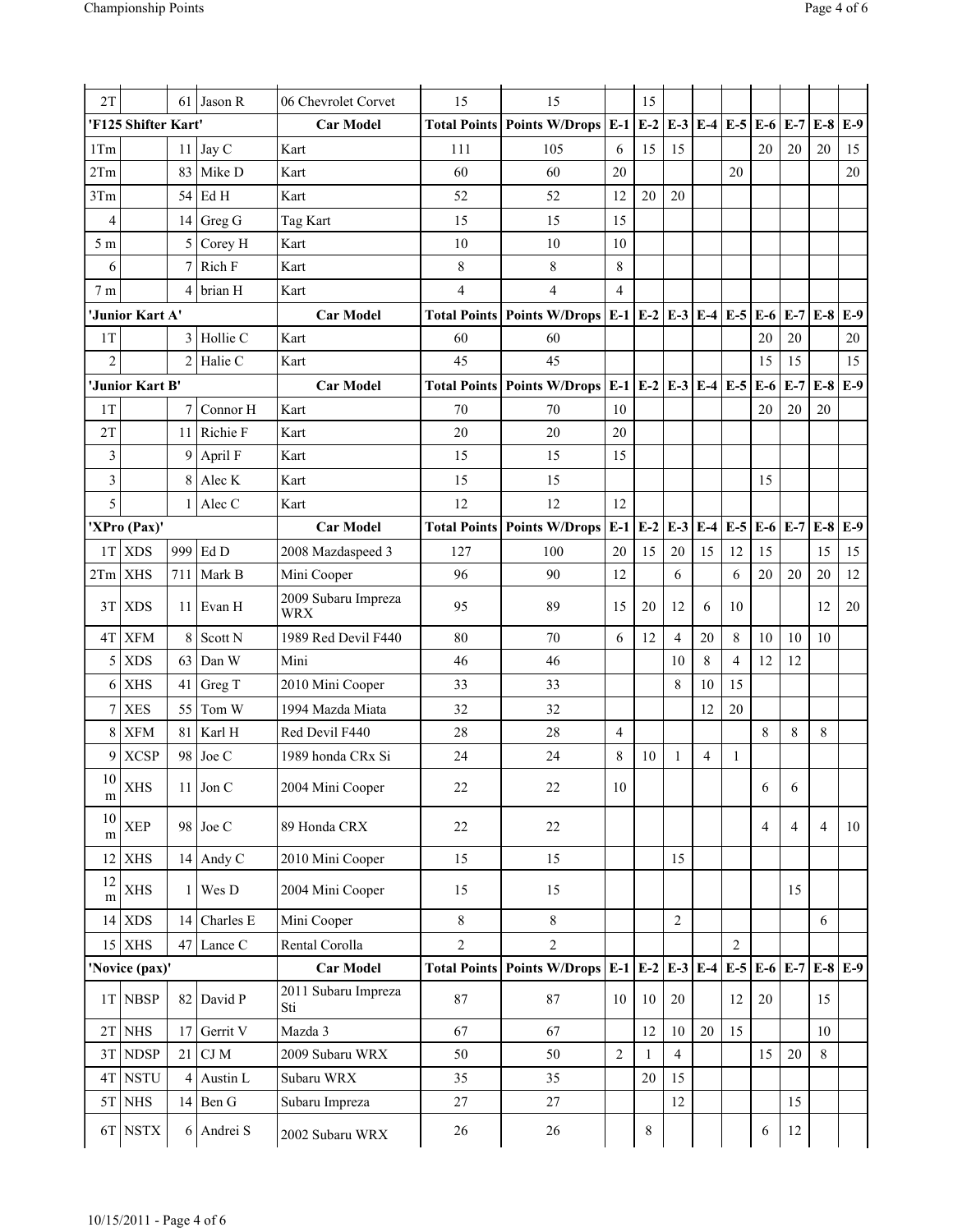|                 |                              |    |                | Wagon                          |                |                  |                |                |                |    |                |    |                |                |
|-----------------|------------------------------|----|----------------|--------------------------------|----------------|------------------|----------------|----------------|----------------|----|----------------|----|----------------|----------------|
| $\overline{7}$  | <b>NES</b>                   |    | 11 Paul W      | 83 Porsche 944                 | 24             | 24               |                |                |                |    | 12             |    |                | 12             |
| 8               | <b>NST</b>                   |    | 11 Jeremy C    | Scion TC                       | 20             | 20               |                |                |                |    |                |    |                | 20             |
| 8               | <b>NST</b>                   |    | 7 Greg G       | 2008 WV Rabbit                 | 20             | $20\,$           |                |                |                | 20 |                |    |                |                |
| 8               | <b>NSTX</b>                  |    | 00 Josh H      | Nissan 240sx                   | 20             | 20               |                |                |                |    |                |    | 20             |                |
|                 | $8$ NSTS                     |    | 124 Allen S    | 2000 Subaru Impreza<br>2.5RS   | 20             | 20               | 20             |                |                |    |                |    |                |                |
| 12              | <b>NDS</b>                   |    | 77 Michael H   | 2004 Subaru WRX                | 19             | 19               | $\overline{4}$ | 15             |                |    |                |    |                |                |
| 13              | <b>NES</b>                   |    | $28$ Ted B     | Mazda Miata                    | 18             | 18               |                | $\mathbf{1}$   | $\mathbf{1}$   | 8  | $\mathbf{1}$   |    | 1              | 6              |
| 14              | <b>NDSP</b>                  |    | 35 Michael B   | 2010 Subaru WRX                | 16             | 16               | 6              | 6              |                |    |                |    | 4              |                |
|                 | $15$ NSTU                    |    | $047$ Tom F    | 2006 Subaru Impreza<br>WRX Sti | 15             | 15               | 15             |                |                |    |                |    |                |                |
| 15              | <b>NGS</b>                   |    | 4 Rafe S       | Impala                         | 15             | 15               |                |                |                |    |                |    |                | 15             |
| 17              | <b>NCS</b>                   |    | 6 Josh G       | Toyota MR2 Turbo               | 12             | 12               |                |                | $\overline{2}$ |    | 10             |    |                |                |
| 17              | <b>NSTX</b>                  |    | 3 Daniel S     | Mini Cooper                    | 12             | 12               |                |                |                |    |                |    | 12             |                |
| 17              | <b>NSTS</b>                  |    | 153 Kris $T$   | 2002 Subaru Impreza<br>2.5RS   | 12             | 12               | 12             |                |                |    |                |    |                |                |
| 20              | <b>NES</b>                   |    | $5$ Evan B     | Porsche 924S                   | 10             | 10               |                | $\mathbf{1}$   |                |    | $\mathbf{1}$   | 8  |                |                |
| $20\,$          | <b>NCS</b>                   |    | 4 Eugene C     | Porsche Carrera                | $10\,$         | $10\,$           |                |                |                |    |                |    |                | 10             |
| 20              | <b>NES</b>                   |    | 3 Scott O      | 87 Porsche 924                 | $10\,$         | $10\,$           |                |                |                | 10 |                |    |                |                |
| 20              | <b>NBSP</b>                  |    | 49 Zach R      | 09 Subaru WRX                  | $10\,$         | $10\,$           |                |                |                |    |                | 10 |                |                |
| 24              | <b>NSTU</b>                  |    | $55$ Lun C     | Subaru WRX                     | 9              | 9                |                | $\overline{2}$ | 6              |    |                |    | 1              |                |
| 25              | <b>NSS</b>                   |    | 17 John B      | 2009 Chevrolet<br>Corvette     | 8              | 8                | 8              |                |                |    |                |    |                |                |
| 25              | NSTX                         |    | 368 Kyle R     | Subaru WRX                     | $\,8\,$        | 8                |                |                |                |    |                |    |                | 8              |
| 25              | <b>NGS</b>                   |    | 10 John S      | Saab 93                        | $\,8\,$        | $\,8\,$          |                |                | 8              |    |                |    |                |                |
| 25              | <b>NSTU</b>                  |    | 111 Dominick T | 06 Subaru WRX                  | $\,8\,$        | $\,8\,$          |                |                |                |    | 8              |    |                |                |
| 29              | <b>NSM</b>                   |    | 5 John B       | 04 VW Jetta                    | 6              | 6                |                |                |                |    |                | 6  |                |                |
| 29              | <b>NHS</b>                   |    | 71 Robert V    | Mazda 3                        | 6              | 6                |                |                |                |    |                |    | 6              |                |
| 31              | <b>NDS</b>                   |    | 254 Kyle B     | Audi S4                        | $\overline{4}$ | $\overline{4}$   |                | $\overline{4}$ |                |    |                |    |                |                |
| 31<br>${\rm m}$ | ${\rm NDS}$                  |    | 71 Jonathan C  | 04 Mini Cooper S               | 4              | 4                |                |                |                |    | 4              |    |                |                |
| 31              | <b>NSS</b>                   |    | 6 Bryant W     | Lotus Elise                    | $\overline{4}$ | 4                |                |                |                |    |                |    |                | $\overline{4}$ |
| 34              | <b>NDSP</b>                  |    | $1$ Kyle B     | 01 Audi S4                     | $\overline{c}$ | $\overline{2}$   |                |                |                |    | $\overline{c}$ |    |                |                |
| 34              | ${\rm NDS}$                  |    | 11 Darrell C   | 2011 WRX                       | $\overline{c}$ | $\overline{2}$   |                |                |                |    |                |    | $\overline{2}$ |                |
| 34              | ${\rm NBS}$                  |    | $6$ Josh G     | Toyota MR2                     | $\overline{c}$ | $\boldsymbol{2}$ |                |                |                |    |                |    |                | $\overline{2}$ |
|                 | $37$ NGS                     | 11 | Adam B         | Subaru Impreza                 | $\,1$          | $\mathbf{1}$     |                |                |                |    |                |    | $\mathbf{1}$   |                |
| 37              | ${\rm NDS}$                  |    | 4 Derek C      | Infinity G35S                  | $\mathbf{1}$   | $\mathbf{1}$     |                |                |                |    |                |    |                | $\mathbf{1}$   |
| 37              | <b>NHS</b>                   |    | 10 Lewis C     | 95 Subaru Impreza              | $1\,$          | $\,1$            |                |                | $\mathbf{1}$   |    |                |    |                |                |
| 37              | $\ensuremath{\mathsf{NDSP}}$ | 8  | Christian D    | Audi A4                        | $1\,$          | $\mathbf{1}$     |                |                |                |    |                |    | $\mathbf{1}$   |                |
| 37              | $\ensuremath{\mathsf{NEP}}$  |    | 240 Robert E   | Nissan 240                     | $\mathbf{1}$   | $\mathbf{1}$     |                |                |                |    |                |    | $\mathbf{1}$   |                |
| 37              | NGS                          | 17 | Dave F         | Mitsubishi Eclipse             | $\,1$          | $\mathbf{1}$     |                | $\mathbf{1}$   |                |    |                |    |                |                |
| 37              | <b>NF125</b>                 |    | 74 Michael G   | Gokart                         | $\mathbf{1}$   | $\mathbf{1}$     |                |                | 1              |    |                |    |                |                |
| 37              | $_{\rm NSM}$                 |    | 16 Paul G      | Toyota MR2 CS                  | $\mathbf{1}$   | $\mathbf{1}$     |                |                |                |    |                |    |                | $\mathbf{1}$   |
| 37              | $_{\rm NSM}$                 | 23 | Chris H        | Subaru WRX                     | $\mathbf{1}$   | $\mathbf{1}$     |                |                |                |    |                |    | $\mathbf{1}$   |                |
| 37              | <b>NAS</b>                   | 80 | Phil K         | 00 Corvette                    | $\mathbf{1}$   | $\mathbf{1}$     |                |                |                |    | $\mathbf{1}$   |    |                |                |
|                 |                              |    |                |                                |                |                  |                |                |                |    |                |    |                |                |